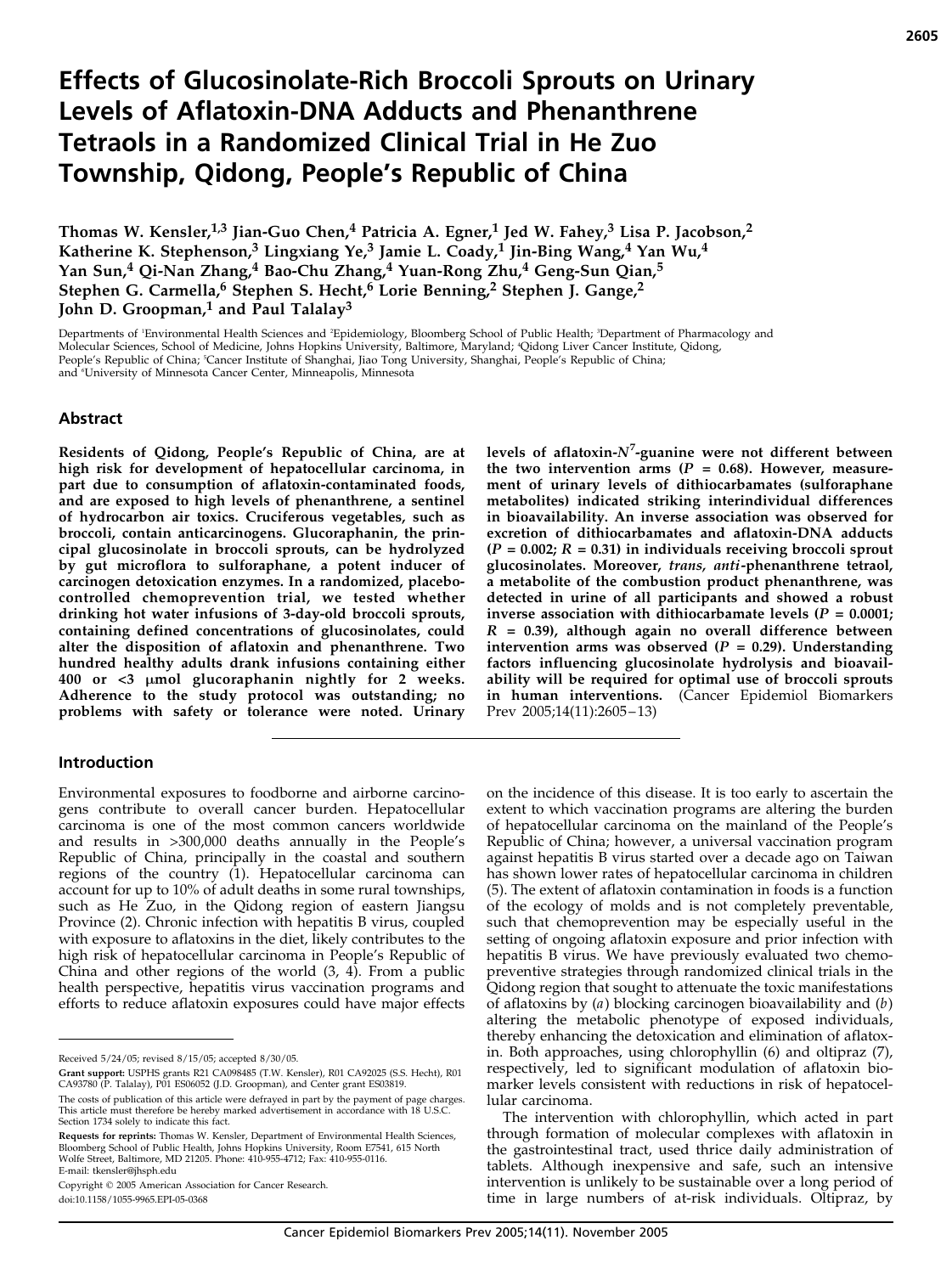contrast, was administered once daily and lead to enhanced metabolic detoxication of aflatoxin, presumably through induction of glutathione S-transferases (GST). As modeled in animal studies, in practice, use of small molecules that selectively induce protective phase 2 enzyme pathways may only require weekly rather than daily administration and is, therefore, considerably more attractive as a chemoprevention strategy (8). However, oltipraz itself has significant deficiencies, including availability, cost, and side effects (7, 9). Thus, we sought to examine more feasible means to induce aflatoxin detoxication in a clinical trial setting.

Numerous epidemiologic studies indicate that consumption of large quantities of fruits and vegetables, particularly cruciferous vegetables (e.g., broccoli, cabbage, kale, and Brussels sprouts), is associated with a reduced incidence of cancers of the gastrointestinal tract and other sites (10-14). Although not broadly studied, several cohort and case-control studies have shown inverse associations between vegetable consumption and liver cancer (14). In a series of laboratory studies, Talalay and colleagues (15-17) have observed that broccoli is rich in phytochemicals that induce phase 2 detoxication enzymes and bolster antioxidant activities in mammalian cells. Nearly all of this inducer activity is attributable to sulforaphane, which is an isothiocyanate. Many edible plants belonging to Cruciferae and other families contain glucosinolates  $(\beta$ -thioglucoside N-hydroxysulfates), which are the precursors of isothiocyanates (18). Young broccoli plants are an especially good source of chemopreventive glucosinolates, with levels 20 to 50 times those found in mature market-stage plants (19). The most abundant glucosinolate found in broccoli seeds and 3-day-old broccoli sprouts is glucoraphanin, the precursor to sulforaphane  $[(-)]$ -isothiocyanato-4-(methylsulfinyl)butane]. Broccoli seeds contain glucoraphanin levels ranging from  $\sim$  5 to 100  $\mu$ mol/g (20) and the sprouts that are grown from them contain glucoraphanin in quantities commensurate with seed levels. Dietary broccoli sprouts and their component glucosinolates and isothiocyanates induce phase 2 enzymes and afford protection against chemically induced tumors in rodents (16, 19). Their glucosinolates account almost exclusively for the phase 2 response induced from these plant extracts in cultured cells (19).

Glucosinolates, such as glucoraphanin, which are stable, water-soluble molecules, are converted enzymatically to their cognate isothiocyanate by the coexisting but normally segregated plant enzyme myrosinase (which is released when food is prepared or chewed) and by the flora of the human intestinal tract (Fig. 1). Thus, this clinical trial used broccoli sprouts as a rich and consistent source of glucoraphanin to determine whether an infusion (a hot-water extract) could serve as a simple, easily distributed medium for use in interventions that attempt to modulate levels of carcinogen biomarkers. The primary goal was to determine whether daily consumption of a broccoli sprout infusion could diminish the level of aflatoxin- $N^7$ -guanine in urine samples collected from the study participants. As depicted in Fig. 2, this aflatoxin-DNA adduct excretion product serves as a biomarker of the biologically effective dose of aflatoxin and elevated levels are associated with increased risk of liver cancer (21). In animals, induction of GSTs is associated with reduced aflatoxin- $N^7$ -guanine excretion and chemoprevention of hepatocellular carcinoma (22-24). A secondary end point, r-1,t-2,3,c-4-tetrahydroxy-1,2,3,4-tetrahydrophenanthrene (trans, anti-PheT), reflecting exposure to and subsequent biotransformation of polycyclic aromatic hydrocarbons (PAH), was also evaluated. PAHs are wellestablished environmental carcinogens that are also likely to play a significant role in the etiology of human cancer through both foodborne and airborne exposures (25, 26). Like the prototypical PAH, benzo(a)pyrene, the simplest PAH containing a bay region, phenanthrene, undergoes sequential metabolism to a diol epoxide. Thus, it is a useful marker for carcinogen metabolite phenotyping (27) and is applied here for the first time for the assessment of pharmacodynamic action in an intervention.

# Materials and Methods

Study Design and Participants. Adults in good general health without a history of major chronic illnesses were randomized into two intervention arms: placebo and broccoli sprout infusions ingested shortly before dinner. The trial included men and women and hepatitis B surface antigen– positive individuals with normal liver function. Study participants were recruited from the rural farming community of He Zuo Township, Qidong, Jiangsu Province, People's Republic of China. Seven hundred individuals were screened at the He Zuo Township Hospital over 3 days in mid January 2003. Written informed consent was obtained from all participants. The protocol was approved by the Institutional Review Boards of the Johns Hopkins Medical Institutions and the Qidong Liver Cancer Institute. A medical history, physical examination, and routine hepatic and renal function tests were used to screen the individuals, ages 25 to 65 years, using methods identical to those described for previous interventions in this region (28). Three hundred thirty-three individuals from the screened group were eligible, of which 200 were randomized using a fixed randomization scheme with a block size of 10. In the few instances when multiple family members were participants, they were randomized to the same intervention arm. Participants returned to the He Zuo Township Hospital on the first day of the study (February 20, 2003) where they were given their identification number.

All participants were asked to refrain from eating any green vegetables that could possibly contain glucosinolates and they were thus provided a comprehensive list of food items to avoid. Participants were assigned to local doctors in groups of roughly 20 based on area of residence. Local doctors were responsible for monitoring diets through daily completion of a questionnaire as well as distributing the intervention beverages and recording compliance. In practice, study investigators from the Qidong Liver Cancer Institute and Johns Hopkins visited the participants at their homes at dinnertime to observe composition of meals during a 3-day run-in period. Thereafter, participants, local doctors, and study investigators would meet at the homes of the local doctors between 5 and 6 p.m. for distribution of the intervention beverages and monitoring of compliance. Compliance was determined by visual observation and measures of urinary excretion of isothiocyanates in the form of their dithiocarbamate metabolites. Placebo and broccoli sprout infusions were stored at  $-20^{\circ}C$  and brought to He Zuo daily for distribution. Overnight (roughly 12 hours) urine samples were collected each morning, volumes were measured, and aliquots were prepared and transported to Qidong for initial storage at  $-20^{\circ}$ C. Semiquantitative measures of dithiocarbamate levels were conducted on urine samples obtained during the run-in and intervention phases to monitor for abstinence from green vegetables and to verify consumption of the infusions. In the few circumstances where unexpectedly high levels of dithiocarbamates were detected in urine samples from the run-in, study investigators visited participants to discuss possible dietary sources. Blood samples were collected on the first and last day of the study. Serum alanine aminotransferase activities were determined at the Qidong Liver Cancer Institute on all collected samples. Aliquots of urine and serum from each sample were shipped frozen to Baltimore at the end of the study, where serum samples were transferred immediately to a clinical laboratory (Hagerstown Medical Laboratory, Hagerstown, MD) for comprehensive blood chemistry analyses.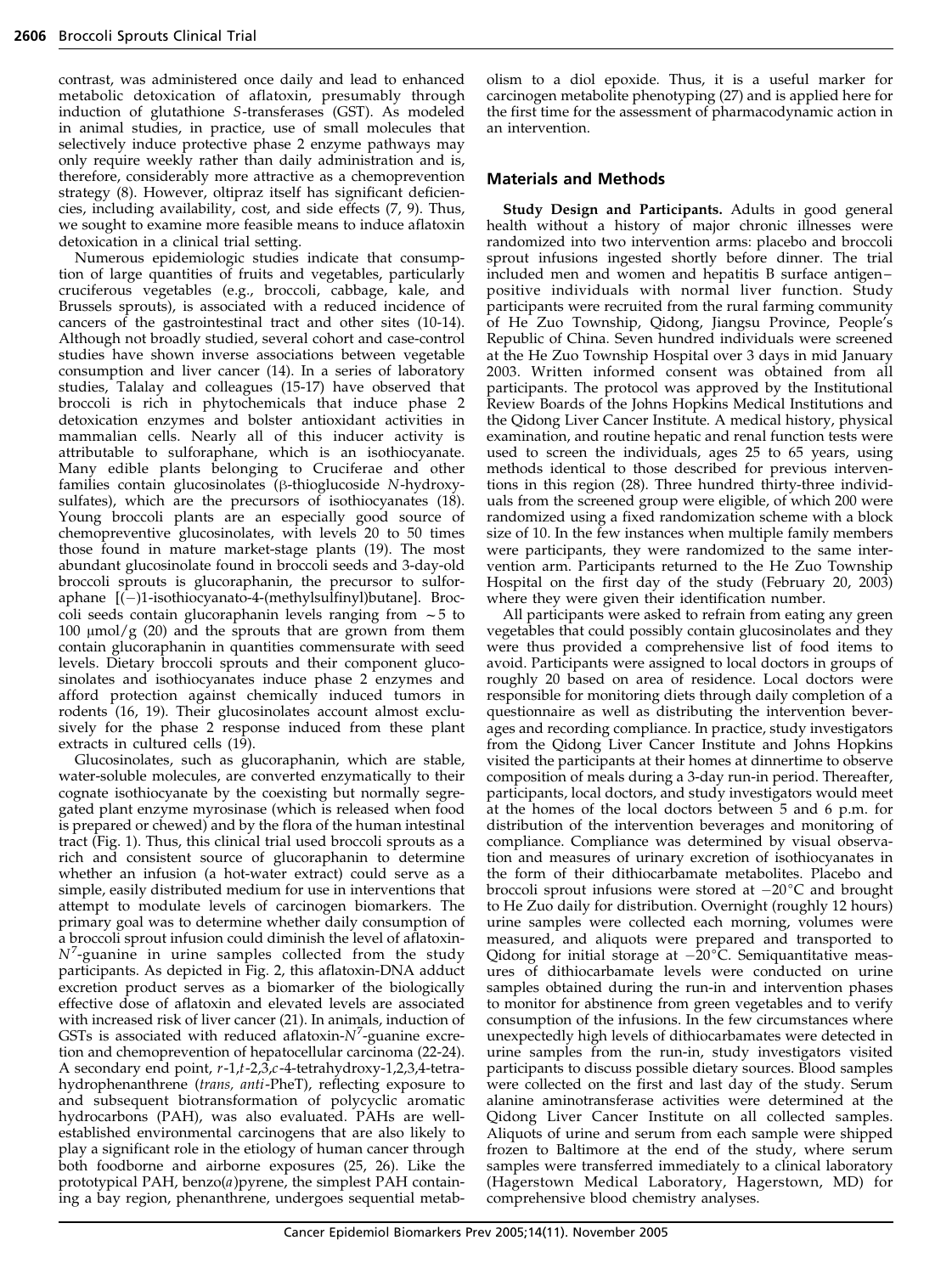Figure 1. Glucoraphanin is converted to sulforaphane by the enzymatic action of myrosinase. Sulforaphane is conjugated to glutathione by GSTs, then metabolized sequentially by  $\gamma$ -glutamyltranspeptidase (GTP), cysteinylglycinase (CGase), and Nacetyltransferase (NAT) ultimately to form mercapturic acids. Mercapturic acids are the predominant form of sulforaphane metabolites found in urine; however, all glutathione-derived conjugates (collectively called dithiocarbamates) are measured by the cyclocondensation assay using 1,2-benzenedithiol.



Preparation of the Broccoli Sprout Infusion. Following extensive screening for glucoraphanin content, broccoli seeds (Brassica oleracea L., Italica Group; lot BR0302 of a cultivar Marathon-derived F2 hybrid; not treated with pesticides or dyes) were purchased from Caudill Seed Co. (Louisville, KY) and delivered to the study site. Forty-five kilograms of seeds were surface-disinfested according to standard practices for commercial green sprout growers (29). Briefly, seeds were contacted with  $2\%$  (v/v) sodium hypochlorite prepared by appropriate dilution of commercial household bleach into tap water. Seeds and bleach were agitated periodically for 15 minutes, bleach was poured off, and seeds were thoroughly rinsed with running tap water for 2 hours. Seeds  $(-40 \text{ kg})$ remaining after rinsing loss) were then spread in thin layers over at total of 56 especially designed  $14 \times 22.5 \times 1.5$  in. sprouting trays (Green Valley Food Corp., Dallas, TX). Trays were stacked on carts at a slight inclination to allow water runoff and were maintained at  $\sim$  22  $\pm$  2°C, illuminated with low-level ambient indoor filtered sunlight, and irrigated with tap water delivered from a spray nozzle at 1- to 2-hour intervals.

After 3 days of growth, broccoli sprouts were deep green in color and were estimated to have increased in weight (fresh weight basis) by  $\sim$  5-fold; thus, 40 kg of seed resulted in  $\sim$  200 kg of sprouts. Sprouts were harvested batch-wise, by sequentially plunging seven full trays (each containing  $\sim$ 3.5 kg of sprouts) into 50 L of rapidly boiling water, such that the water returned to a full boil between each tray. Following the addition of the final tray, boiling was continued for 30 minutes, after which sprouts were separated from the hot water by filtration through a  $1 \times 1$  mm nylon mesh screen. Preparations

were pooled and the final filtered volume of hot water extract from 200 kg of sprouts was  $\sim$  400 L.

Preparation of Placebo Infusion. Following the first boiling water extraction of sprouts to produce the broccoli sprout infusion, sprouts were rinsed thoroughly in cold tap water and reextracted thrice in boiling water as described above. The second and third extractions were discarded and the fourth overall hot water extract was used as the placebo. Both broccoli sprouts and placebo infusions were cooled overnight at  $5^{\circ}C$ , bottled in 125 mL aliquots in sterile 596 mL commercial bottled water bottles, and immediately frozen.

Reagents. All reagents used were analytic or high-performance liquid chromatography (HPLC) grade. Glucosinolate standards used for HPLC were isolated and identified according to published methods (30-32).

Glucosinolate Composition of Doses. The hot aqueous extracts were subsequently analyzed by HPLC according to methods developed for separation of intact glucosinolates (30). Confirmation of glucosinolate identities was done by comparison of retention times with previously obtained glucosinolate standards and by mass spectrometry (31, 32). Infusions were also analyzed following digestion with added myrosinase and ascorbic acid as described by Shapiro et al. (33). Total isothiocyanates were assayed both before and after enzymatic hydrolysis by the cyclocondensation assay (15, 34, 35).

Bioassay of Phase 2 Enzyme Inducer Activity. Aliquots of the broccoli sprouts and placebo infusions were diluted 200 fold into microtiter plates for bioassay of quinone reductase

Figure 2. Pathways for the formation of aflatoxin- $N^7$ -guanine and trans, anti-PheT after environmental exposures to aflatoxin and phenanthrene (PheT), respectively. Anti-PheDE,anti-1,2-dihydroxy-3,4-epoxy-1,2,3,4-tetrahydrophenanthrene; EH, epoxide hydrolase; P450, cytochrome P450; UGT, UDP-glucuronosyl transferase; ST, sulfotransferase.

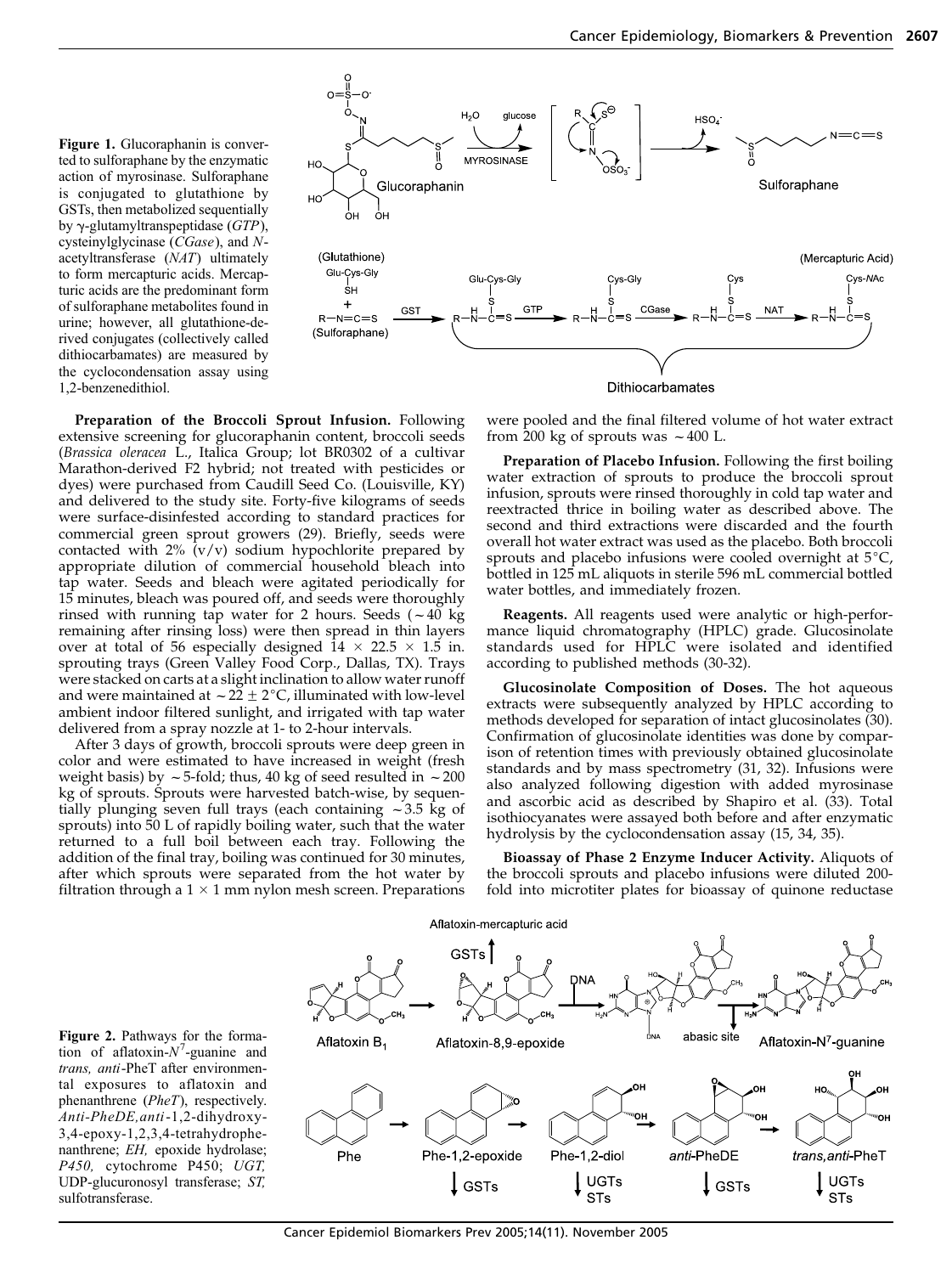(NQO1), a representative phase 2 enzyme, using Hepa 1c1c7 cells as described originally by Prochaska et al. (36) and modified by Fahey et al. (19). Excess, highly purified myrosinase (0.0003 units/mL of cell culture medium) and  $500 \mu$ mol/L ascorbate were added at the same time infusions were added to microtiter plates to achieve complete hydrolysis of glucosinolates during a 48-hour incubation at  $37^{\circ}$ C. With this method, conversion of extracted glucosinolates to their cognate isothiocyanates is essentially quantitative.

Dithiocarbamates in Urine. Measurement of isothiocyanates as their dithiocarbamate metabolites in urine was done on 0.5 mL aliquots by the cyclocondensation reaction with1,2 benzenedithiol (Fig. 1) as described by Ye et al. (35).

Aflatoxin- $N^7$ -Guanine in Urine. Twenty-milliliter aliquots of urine were acidified, added to 1.0 ng of aflatoxin B2 as an internal standard, and loaded onto preconditioned Varian Bond-Elut SPE columns. Aflatoxins were then eluted with acidified methanol and concentrated under nitrogen in silanized vials to  $\sim$  300 µL. Eluants were subsequently diluted with water before application to aflatoxin-specific monoclonal antibody immunoaffinity resin columns. Aflatoxins were then eluted with 12 mL of 70% DMSO/water, subsequently diluted to <10% DMSO with water, and reapplied sequentially to three SPE columns to remove the solvent. Finally, aflatoxins were eluted with acidified methanol and concentrated under an argon stream to a final volume of  $25 \mu L$ . This concentrate was then injected onto a Thermo LCQ Deca liquid chromatography/electrospray ionization mass spectrometer operated in the positiveionizationmode.Thelimitfordetectionofthenucleic acid adduct (signal-to-noise <3) was  $\sim 0.5$  pg ( $\sim 1$  fmol). Aflatoxin- $N^7$ -guanine and aflatoxin B2 were quantified by measuring the mass area of specific tandem mass spectrometry daughter fragments  $MH<sup>+</sup> 152.1$  and 259.1 derived from the parent ions of  $m/z$  480.1 and 315.1, respectively. All values were normalized to creatinine levels measured in the original urinary aliquots by Hagerstown Medical Laboratories.

Phenanthrene Tetraol in Urine. Urinary levels of trans, anti-PheT were determined by gas chromatography-mass spectrometry as described by Hecht et al. (25).

Statistical Analysis. Comparisons of characteristics between randomized treatment groups were made using Wilcoxon rank-sum tests (continuous variables) and  $\chi^2$  tests of association (categorical variables). Dithiocarbamate levels in the runin and intervention periods were compared using parametric (ANOVA and t tests) and nonparametric (Kruskal-Wallis and Wilcoxon tests) methods, resulting in identical inferences. The intraclass correlation between repeated measurements of dithiocarbamate of individuals randomized to the group receiving the broccoli sprout glucosinolates during the intervention period were calculated as the ratio of withinindividual to total variability; 95% confidence intervals were computed using bootstrap methods. To compare the primary

and secondary end points, Student's t tests were used in an intention-to-treat analysis on  $log_{10}$ -transformed data. Associations between aflatoxin- $N^7$ -guanine concentrations or trans, anti-PheT and urinary dithiocarbamate were evaluated using linear regression. All analyses were conducted using SAS (version 9, SAS Institute, Cary, NC) and Splus (version 6.2, Mathsoft, Seattle, WA) software.

## Results

Enrollment and Comparability of Intervention Arms. As indicated in Fig. 3, 200 individuals, representing 100% of the recruitment goal, were randomized into the two intervention arms. Table 1 shows that the intervention groups did not differ significantly ( $P > 0.05$ ) by age, gender, hepatitis B surface antigen status, smoking status, or alcohol consumption. For most variables, these distributions represented the screened population (data not shown).

Compliance and Data Collection Completeness. Adherence to the study protocol was outstanding. Only one person, who was randomized to the placebo arm, dropped out of the study. With the exception of one dropout, overall, 100% of the placebo and broccoli sprout beverages were consumed during the study, as assessed by daily monitoring of intake and periodic urinary measures of isothiocyanate derivatives. All blood and 98% of requested urine samples were collected from each participant over the duration of the study. No adverse events were reported in the study group nor were there any abnormal clinical chemistry values for blood samples collected on the last day of the study.

Characterization of the Glucosinolate Composition of the Broccoli Sprout Infusion. Both broccoli sprout and placebo infusions were analyzed by multiple complementary methods to confirm that the broccoli sprout preparation contained the expected glucoraphanin levels and that the placebo contained at least 100-fold lower levels of this glucosinolate. Infusions were chromatographed directly and were also subjected to hydrolysis with purified myrosinase to convert glucosinolates to isothiocyanates and other minor metabolites. Disappearance of glucosinolates, and appearance of isothiocyanates, and their induction of a marker mammalian phase 2 enzyme NQO1 in cell culture could thus be followed. Glucoraphanin was the primary glucosinolate in the broccoli sprout infusion, accounting for 61% of the total glucosinolates, followed by glucoerucin (18%), glucoiberin (14%), glucosinalbin (3.9%), glucoiberverin (1.7%), and 4-hydroxyglucobrassicin (1.7%; Fig. 4). Total glucosinolates measured by direct HPLC amounted to 5.3  $\mu$ mol/mL, of which 3.2  $\mu$ mol/mL were glucoraphanin. Thus, a 125 mL dose contained 400 µmol glucoraphanin. Hydrolysis of the dose with myrosinase resulted in no detectable remaining glucosinolates by direct HPLC, but yielded 5.2  $\mu$ mol/mL of isothiocyanates measured as their cyclocondensation reaction



Figure 3. Outline of the intervention protocol, schedule, and timeline. Broccoli sprouts or placebo beverages were administered daily, shortly before dinner, for 14 consecutive days. Overnight voids were collected each morning whereas blood samples were obtained at the beginning and end of the study. HBsAg, hepatitis B surface antigen; *a*-FP, afetoprotein.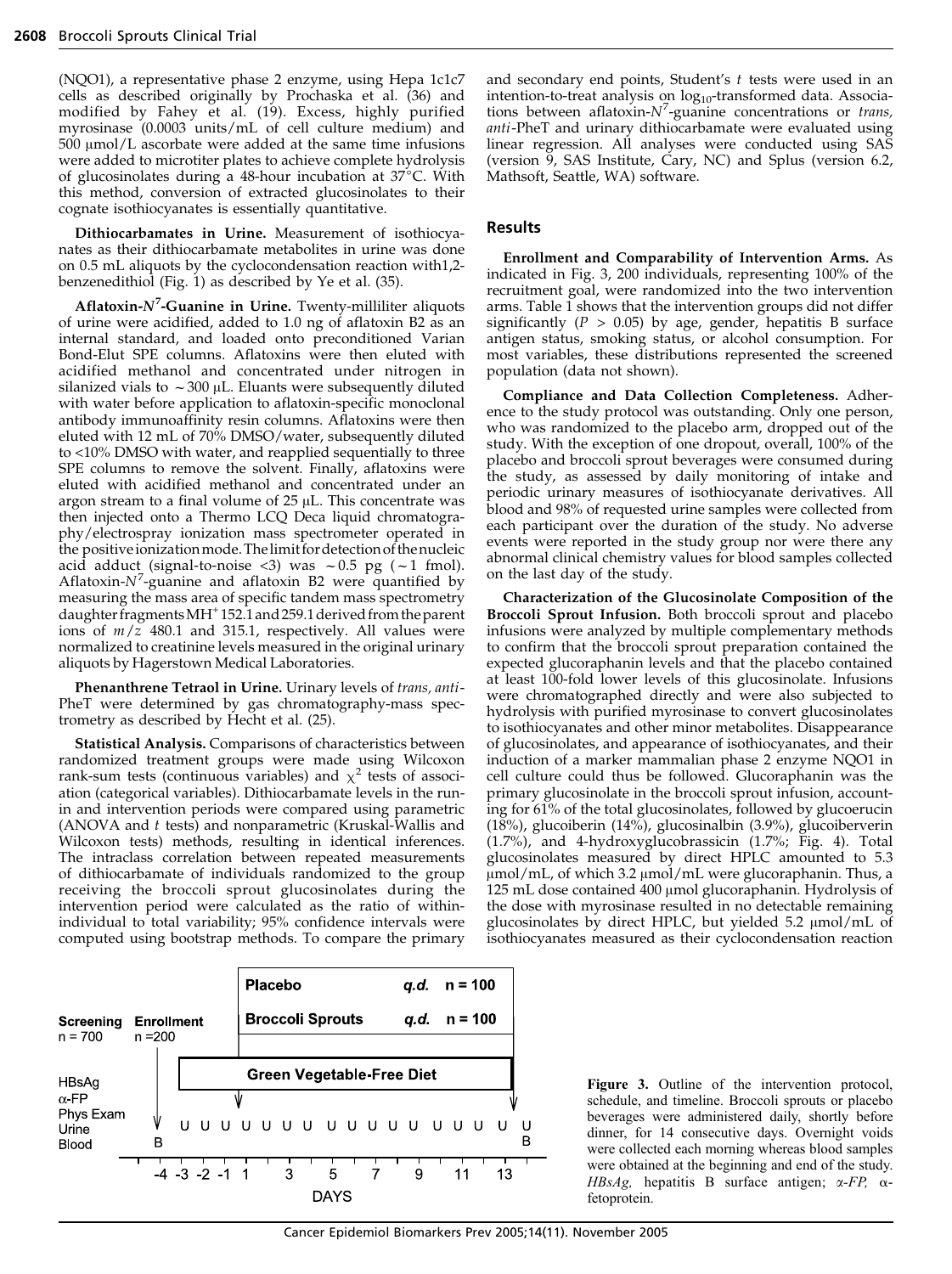|                                       | Placebo $(n = 100)$ | Broccoli sprouts $(n = 100)$ |      |  |
|---------------------------------------|---------------------|------------------------------|------|--|
| Gender                                |                     |                              |      |  |
| Female                                | 69(69%)             | 69(69%)                      |      |  |
| Male                                  | $31(31\%)$          | $31(31\%)$                   |      |  |
| Median age (min, max)                 | 48(25, 65)          | 48 (27, 65)                  | 0.37 |  |
| Hepatitis B surface antigen positive  | 5(5%)               | $10(10\%)$                   | 0.28 |  |
| Smokers                               | 12(12%)             | $16(16\%)$                   | 0.42 |  |
| Median alcoholic drinks/wk (min, max) | 0(0, 96)            | 0(0, 84)                     | 0.92 |  |

Table 1. Demographic characteristics of enrolled participants by treatment

product (the  $0.1 \mu$ mol/mL of 4-hydroxyglucobrassicin present in the dose is not converted to an isothiocyanate by myrosinase). Only 0.024  $\mu$ mol/mL of glucoraphanin could be detected in the placebo (no other glucosinolates were detectable) and upon hydrolysis by myrosinase,  $0.041 \mu$ mol/mL of isothiocyanate, over 100-fold less than in the broccoli sprout infusion, were detected by cyclocondensation.

Bioassay of the infusions for phase 2 enzyme induction activity showed no detectable activity in either placebo or myrosinase-hydrolyzed placebo. The NQO1 induction potential of the myrosinase-hydrolyzed broccoli sprout infusion was 71,400 units/mL, thus confirming the presence of high-potency inducers (e.g., glucoraphanin/sulforaphane) in this glucosinolate preparation.<sup>8</sup>

Effect of the Broccoli Sprout Glucosinolates on Urinary Levels of Dithiocarbamates and Carcinogen Biomarkers. Isothiocyanates are metabolized in mammals principally by the mercapturic acid pathway. As shown in Fig. 1, an initial conjugation with glutathione promoted by GSTs gives rise to the corresponding isothiocyanate-glutathione conjugates. These undergo further enzymatic modifications to give rise sequentially to the cysteinylglycine-, cysteinyl-, and N-acetylcysteinyl-isothiocyanate conjugates, all of which are dithiocarbamates (dithiocarbamates). Inasmuch as nearly all isothiocyanates and dithiocarbamates react quantitatively with the vicinal sulfhydryl groups of 1,2-benzenedithiol to form a cyclic condensation product (1,3-benzenedithiole-2-thione), measurement of this product by HPLC provides a facile assay for determining total dithiocarbamate excretion, and hence isothiocyanate bioavailability, following dosing with glucosinolates, such as glucoraphanin (34, 35, 37). Table 2 shows the amounts of dithiocarbamates excreted in overnight voids at the conclusion of the run-in period (day  $-1$ ) and at several time points (days 5, 9, 10, and 12) during the intervention with the broccoli sprout and placebo preparations. Because isothiocyanates have short whole-body half-lives (33, 38, 39), 12-hour urine collections provide a reasonable estimate of the fraction of administered glucoraphanin hydrolyzed by the enteric flora, absorbed by the study participants and subsequently excreted. Very low levels  $(0.1-0.2 \mu \text{mol}/12 \text{ hours})$  of dithiocarbamates were detected in most all urine samples during the run-in phase, highlighting the restraint of the study group from consuming green vegetables. The amount of excreted dithiocarbamate did not significantly increase in individuals assigned to drink the placebo, reflecting the low glucosinolate content of this beverage prepared from a fourth hot water extraction of the 3-day-old sprouts used for preparation of the broccoli sprout infusion. Excreted dithiocarbamate amounts increased dramatically ( $P < 0.001$  compared with run-in period) for those individuals randomized to drink the broccoli sprout beverage and the dithiocarbamate levels in the intervention group exceeded those found in urine of individuals receiving placebo in all cases at all times. The average amount of dithiocarbamate excreted in individuals randomized to receive the broccoli sprout infusion was 49  $\mu$ mol/12 hours during days 9, 10, and 12. This output represents  $\sim$  12% of the administered dose. Less than half of this steady-state excretion level was observed at day 5 of the intervention  $(21.2 \mu \text{mol}/12 \text{ hour})$ , suggesting that an adaptive response of increased enteric hydrolysis of glucoraphanin or enhanced glutathione conjugation of sulforaphane occurs over time with repeated dosing. There was unexpectedly high interindividual variability in the excretion rates, ranging from 4.1 to 180.4  $\mu$ mol (1-45% of the administered dose). Interestingly, repeated measures of dithiocarbamate elimination on days 5, 9, 10, and 12 in individuals receiving the broccoli sprout infusion indicated a moderately strong intraclass correlation with a value of 0.29 (95% confidence interval, 0.27-0.45), indicating that dithiocarbamate ''tracks'' within individuals over time. Overall then, although sulforaphane bioavailability was reasonably consistent between doses within an individual, there was 3-fold greater variability in dithiocarbamate excretion rates between participants.

The study was designed to have the statistical power to evaluate biomarker modulation in a single, cross-sectional analysis. Such an approach is necessary because of the short biological half-life of urinary aflatoxin and phenanthrene metabolites. Unlike glucosinolate dosing with the broccoli sprout infusion, daily environmental exposures to aflatoxins and PAHs were likely to be highly variable and were



Figure 4. HPLC analysis of the glucosinolate composition of the broccoli sprouts  $(A)$  and placebo  $(C)$  beverages prepared from the first and fourth aqueous extracts of 3-day-old broccoli sprouts, respectively. B, HPLC profile of the broccoli sprouts beverage pretreated with myrosinase to hydrolyze glucosinolates to their cognate isothiocyantes. Absorbance was measured at 235 nm.

<sup>&</sup>lt;sup>8</sup> The cognate isothiocyanates of glucoerucin, glucoiberin, and glucoiberverin (erucin, iberin, and iberverin, respectively) have been shown to be over 10-fold less potent as inducers of NQO1 than sulforaphane (the cognate isothiocyanate of glucoraphanin; ref. 15). The isothiocyanate metabolites of glucosinalbin and 4-hydroxyglucobrassicin are even less potent inducers. Thus, ≥94% of the<br>measured induction of NQO1 was probably due to the isothiocyanate (sulforaphane) derived from myrosinase hydrolysis of glucoraphanin.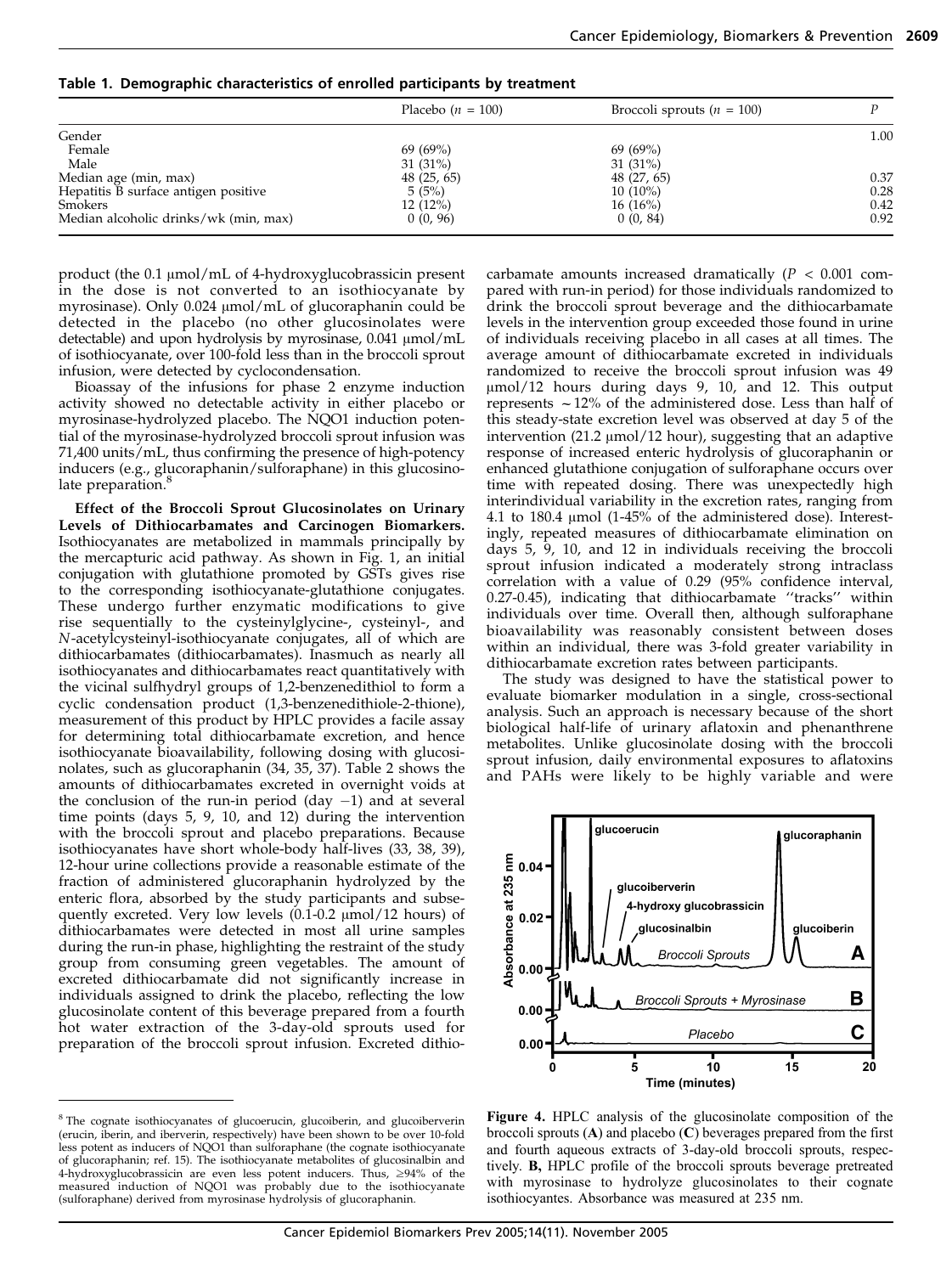Table 2. Urinary levels of excreted dithiocarbamates during the run-in and intervention

| Day                                                  | Urinary dithiocarbamate (umol excreted/12 h)               |                                                                                                                                                           |  |
|------------------------------------------------------|------------------------------------------------------------|-----------------------------------------------------------------------------------------------------------------------------------------------------------|--|
|                                                      | Placebo                                                    | Broccoli sprouts                                                                                                                                          |  |
| Run-in<br>$-1$<br>Intervention<br>5<br>9<br>10<br>12 | $0.2(0, 4.9)^*$<br>ND.<br>0.1(0, 2.3)<br>0.1(0, 4.6)<br>ND | 0.1(0, 3.5)<br>21.2 (4.1, 81.3) <sup>†</sup><br>52.0 (7.4, 180.4) <sup>†,‡</sup><br>46.5 (10.1, 144.1) <sup>†,‡</sup><br>48.7 (5.0, 119.0) <sup>†,‡</sup> |  |

Abbreviation: ND, not determined.

\*Mean (min, max).

 $^\dagger\rm{Differs}$  from run-in,  $P < 0.001.$ 

 $\text{*Differs from day 5 broccoli sprouts, } P < 0.001.$ 

uncontrolled. Day 10 urine samples were selected for aflatoxin biomarker analysis for two reasons: (a) steady-state excretion rates for dithiocarbamate were achieved (Table 2) and (b) a presumption that any pharmacodynamic action of glucorapha- $\dot{\text{h}}$ in would be maximal by this time. Aflatoxin-N $^7$ -guanine could be detected in 188 (94%) of the 199 available urine samples from the day 10 collection. Eleven samples could not be evaluated because of interfering peaks during chromatography. As shown in Table 3, the mean level of aflatoxin- $N^7$ -guanine in the urine of study participants receiving the placebo was 2.70 fmol/mg creatinine. Administration of the broccoli sprout glucosinolate preparation daily for nine evenings led to a statistically nonsignificant 7% reduction in urinary excretion of aflatoxin- $N^7$ -guanine (mean = 2.51). Trans, anti-PheT, a secondary end point biomarker for this study, was detectable in all 199 urine samples collected on day 9. Urinary concentrations of *trans*, anti-PheT averaged 4,000-fold higher than those observed for aflatoxin- $N^7$ -guanine on the following day. The mean level of trans, anti-PheT in the urine of participants receiving the placebo was 12.50 pmol/mg creatinine. Administration of broccoli sprout infusions daily for eight evenings led to a statistically nonsignificant 28% reduction in urinary excretion of trans, anti-PheT (mean = 8.99).

Effect of Sulforaphane Bioavailability on Carcinogen Biomarker Modulation. An effect of the intervention with broccoli sprouts was observed with both carcinogen biomarkers after controlling for the bioavailability of sulforaphane by monitoring for dithiocarbamate excretion in each individual. Such an evaluation was feasible because of the absolute visual verification of compliance for all study participants. Presented in Fig. 5 is a scatterplot of log[aflatoxin- $N^7$ -guanine] versus log[dithiocarbamate] for each individual receiving the broccoli sprout infusion. There was no association between dithiocar- $\rm{b}$ amate concentration and aflatoxin- $\rm{N}^7$ -guanine >concentration in the placebo group ( $P = 0.39$ ). However, a significant inverse association between dithiocarbamate and aflatoxin- $N^7$ -guanine concentrations was observed in the group receiving the broccoli sprout beverage ( $P = 0.002$ ;  $R = 0.31$ ). A similar, slightly more robust inverse association was observed when a 1 day lag was introduced between dithiocarbamate and aflatoxin- $N^7$ -guanine measurements ( $P = 0.001$ ;  $R = 0.33$ ). Such an outcome, which is supported by mechanistic studies (8) and is consistent with the tracking of urinary dithiocarbamate levels among individuals, suggests that yesterday's pharmacodynamic action of sprouts principally affects today's carcinogen biomarker excretion. Measures of trans, anti-PheT levels also provide evidence of pharmacodynamic action by the broccoli sprout glucosinolates. There was a highly significant inverse association between log[trans, anti-PheT] and log[dithiocarbamate] in urine samples collected on day 9 from participants in the broccoli sprout infusion group ( $\dot{P} = 0.0001$ ;  $\dot{R} = 0.39$ ). Thus, two independent biomarkers of carcinogen metabolism were modulated following ingestion of the broccoli sprout beverage.

## Discussion

The biomarkers used in this study provide measures of carcinogen exposure in the residents of Qidong, People's Republic of China, an area of high risk for development of hepatocellular carcinoma (6, 7). Urinary levels of aflatoxin- $N^7$ guanine adducts (median = 1.90 fmol/mg creatinine) measured from the placebo arm of this winter 2003 study were comparable with those found in the placebo arm during a summer 1997 intervention trial with chlorophyllin in a nearby township, Daxin (median  $= 0.96$  fmol/mg creatinine; ref. 6). The modest difference may reflect the influence of seasonality on aflatoxin exposure: A 2-fold winter versus summer difference was seen with aflatoxin biomarkers in an ecological study in Daxin in 1993 (40). Similar analytic approaches of immunoaffinity chromatography followed by liquid chromatrography-mass spectrometry were used in the two intervention studies. Thus, aflatoxin exposures have not changed appreciably over the past decade in the rural areas of Qidong despite urbanization of the center of this county. Incipient industrialization in the Qidong region and expansive urbanization and industrialization in nearby Shanghai have affected air quality in eastern People's Republic of China. PAHs, such as phenanthrene, are ubiquitous in the general environment and are released into the ambient air by tobacco smoke, vehicle exhausts, and other incomplete combustion sources such as cooking stoves. Analysis of the organic extract of indoor air particles from homes during cooking in Yunnan, People's Republic of China, indicated phenanthrene to be the most abundant PAH (41). Hecht et al. (25) previously reported mean levels of 1.5 pmol trans, anti-PheT/mg creatinine in nonsmokers in the United States, whereas smokers had levels of 4.6 pmol/mg. In the current study, we observed a modest increase in trans, anti-PheT levels in the 28 smokers compared with the 171 nonsmokers (11.9 versus 10.6;  $P = 0.09$ ). Although the magnitude of the difference between smokers and nonsmokers is lower in Qidong (perhaps reflecting a modest average consumption of 10 cigarettes per day) than in the U.S. study, the baseline values of the PAH biomarker are substantially higher in the nonsmoking residents of Qidong randomized to placebo compared with the U.S. nonsmokers (12.2 versus 1.5 pmol/mg creatinine). Thus, nontobacco-derived sources, such as industrial, automotive, and cooking emissions, seem to account for the bulk of PAH exposures in this rural area adjacent to and downwind of Shanghai. Continued monitoring of PAH biomarkers in this region may provide objective measures of changing exposure patterns, which in turn suggests further needs for simple chemopreventive modalities in this population.

| Biomarker                                      | Intervention arm      |                     |      |
|------------------------------------------------|-----------------------|---------------------|------|
|                                                | Placebo               | Broccoli sprouts    |      |
| Aflatoxin- $N^7$ -guanine (fmol/mg creatinine) | $2.70(0.13, 11.27)^*$ | $2.51$ (0.10, 7.75) | 0.68 |
| Trans, anti-PheT (pmol/mg creatinine)          | 12.50 (0.45, 68.92)   | 8.99 (1.62, 28.53)  | 0.29 |

\*Mean (min, max).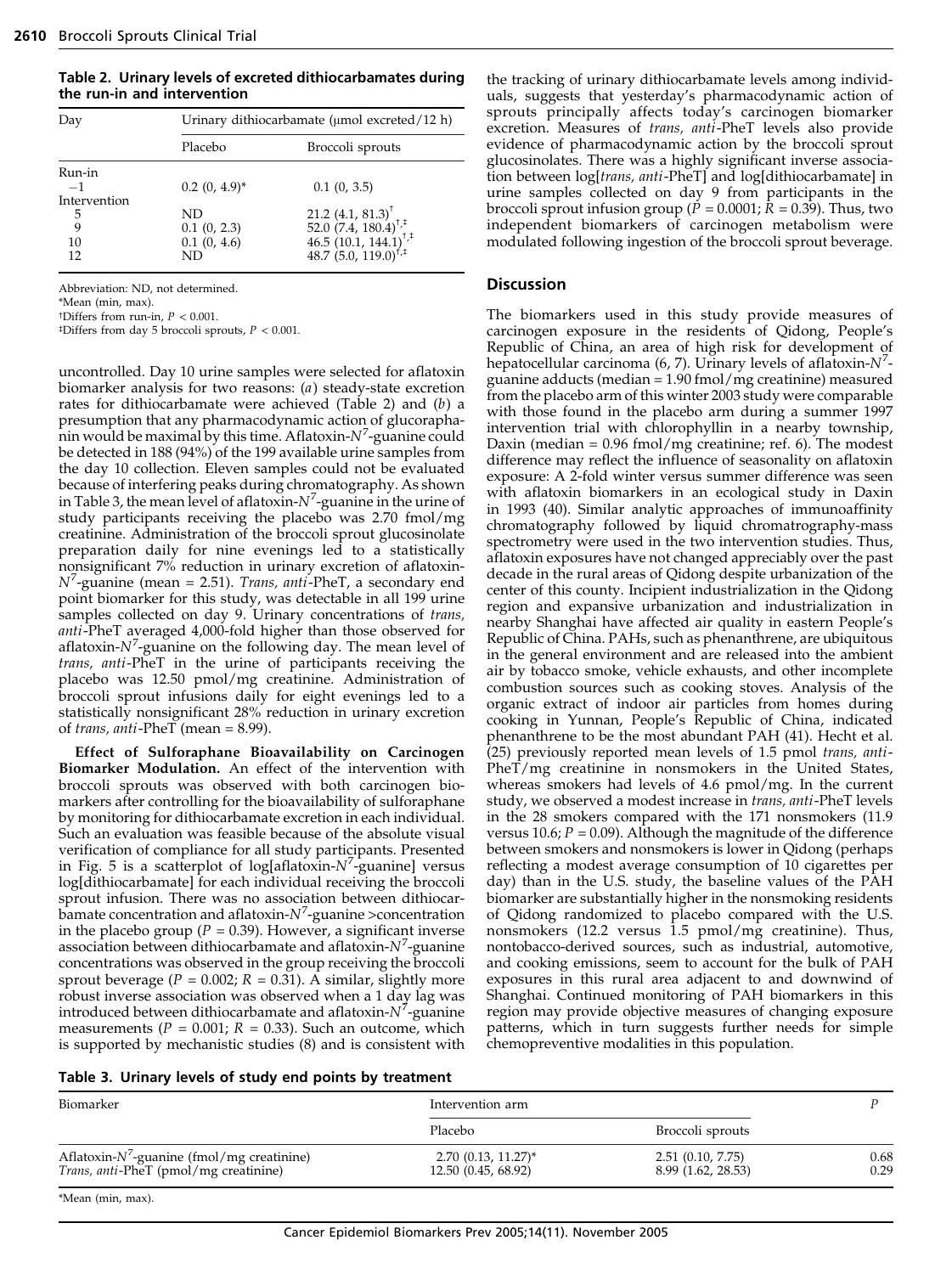



In previous clinical trials, we evaluated the efficacy of pharmacologic interventions to modulate aflatoxin bioavailability and disposition in residents of Qidong. These randomized, placebo-controlled interventions with chlorophyllin and oltipraz led to significant reductions in urinary levels of aflatoxin- $N^7$ -guanine and increases in the phase 2 metabolite aflatoxin-mercapturic acid, respectively. In both instances, the directionality and magnitude of biomarker modulation was consistent with protection against hepatocellular carcinoma development as had been observed in animal models (22, 42). However, issues of availability, cost, frequency of administration, and safety render the long-term use of these agents in prevention trials problematic. Thus, we sought to evaluate a potentially inexpensive, simple, safe, food-based intervention targeting similar molecular mechanisms of action as with the oltipraz and chlorophyllin interventions. Oltipraz, chlorophyllin, and sulforaphane exert chemopreventive actions at least in part by inducing phase 2 gene expression through the Keap1- Nrf2 signaling pathway (43-45).

The selection of broccoli sprouts was predicated upon extensive preclinical and clinical studies (15, 16, 19, 33, 35, 38). Broccoli sprouts are an exceptionally rich source of sulforaphane that differ from mature, market-stage broccoli in two important aspects: (a) on a gram-fresh-weight basis, they contain up to 50 times more glucoraphanin, the glucosinolate precursor of sulforaphane and (b) they contain substantially less or no detectable amounts of the indole and  $\beta$ -hydroxyalkenyl glucosinolates that are associated with potential toxicity (Fig. 3). Hot water extracts were used as the vehicle for administration of the glucoraphanin/sulforaphane for additional pragmatic reasons. First, residents of this region dislike consuming raw vegetables. Second, immersion of broccoli sprouts into boiling water provides a near quantitative extraction of glucoraphanin into the aqueous phase. Thus, with proper selection of seeds, preparation of a beverage with a defined content of glucoraphanin is readily achievable. Moreover, glucoraphanin is stable to freezing, allowing for large-batch preparation of an infusion for consistency of content as well as ease of storage and distribution. By contrast, provision of a fresh, consistent source of young sprouts for a long-term intervention in rural, underdeveloped regions provides many logistical and hygiene challenges. A major disadvantage of using hot water extracts of broccoli sprouts as opposed to intact broccoli sprouts lies in the capacity for hydrolysis of glucoraphanin to sulforaphane. The plant enzyme catalyzing this hydrolysis, myrosinase, becomes inactivated by boiling. Glucosinolates per se are inert as phase 2 enzyme inducers and must be hydrolyzed to generate the active isothiocyanates (19, 33, 38). Earlier studies established striking differences in the excretion of total dithiocarbamates following ingestion of either uncooked sprouts  $(-39\% \text{ with}$ chewing and  $\sim$  26% without chewing), a glucosinolate preparation containing heat-inactivated myrosinase  $(-15%)$ or an isothiocyanate preparation derived from a myrosinasetreated glucosinolate preparation  $(-90%)$  prepared from broccoli sprouts (33). Getahun and Chung (37) have similarly observed a limited bioavailability of isothiocyanates from their precursor glucosinolates when watercress is cooked and myrosinase is destroyed. Thus, the bioavailability of sulforaphane following dosing with a hot water extract is entirely dependent on enteric flora for hydrolysis, which can be limiting (37, 38). Small clinical studies on healthy volunteers in inpatient facilities indicated that  $\sim$  15% of administered glucosinolate could be recovered in urine as dithiocarbamates over 72 hours; 80% of this amount could be recovered within 16 hours after administration (33).

In complete accord with these initial clinical studies, we observed on average that 12% of the administered dose of glucoraphanin was excreted into urine as dithiocarbamates over the subsequent 12 hours in the 100 participants on the broccoli sprout arm of the clinical trial in Qidong. However, unexpected was the large interindividual variability in glucoraphanin pharmacokinetics, such that overnight dithiocarbamate excretion reflected between 1% and 45% of the administered dose. The reason underlying this interindividual variation is unknown, but may reflect difference in the composition of enteric microflora that influence the extent of glucoraphanin hydrolysis, polymorphisms in GSTs affecting dithiocarbamate formation from sulforaphane, or other factors that affect bioavailability, biotransformation, and excretion. Repeated measures of dithiocarbamate excretion rates over the course of the intervention indicate a strong level of tracking, with an intraclass correlation coefficient of 0.29. This degree of stability in dithiocarbamate excretion is identical to the intraanimal variance of weekly measures of aflatoxin-albumin adduct levels in a chronic dosing bioassay of 120 animals (46). Thus, factors influencing sulforaphane uptake and elimination following consumption of the broccoli sprout infusion are reasonably constant within an individual. Such tracking has been observed in earlier clinical trials with feeding of broccoli sprout preparations (33). It should be noted, however, that overall excretion rates doubled from early in the intervention (day 5) to later in the intervention (days 9, 10, and 12). This result suggests that some dynamic process, such as elevation in GST activities or in glutathione levels, may have occurred over the course of the intervention. Such outcomes are consistent with the potent actions of sulforaphane as an inducer of GSTs involved in conjugation with glutathione and  $\gamma$ -glutamylcysteine ligase, which controls the rate-limiting step for biosynthesis of glutathione (47). GSTM1 or GSTT1 genotype, however, had no effect on urinary excretion of dithiocarbamates (data not shown).

The randomized, placebo-controlled intervention with the broccoli sprout infusion was, strictu sensu, negative with respect to modulating levels of the primary (aflatoxin- $N^7$ guanine) and secondary (trans, anti-PheT) urinary biomarkers as only small, nonsignificant diminutions were observed with a simple comparison by treatment arm. This outcome is likely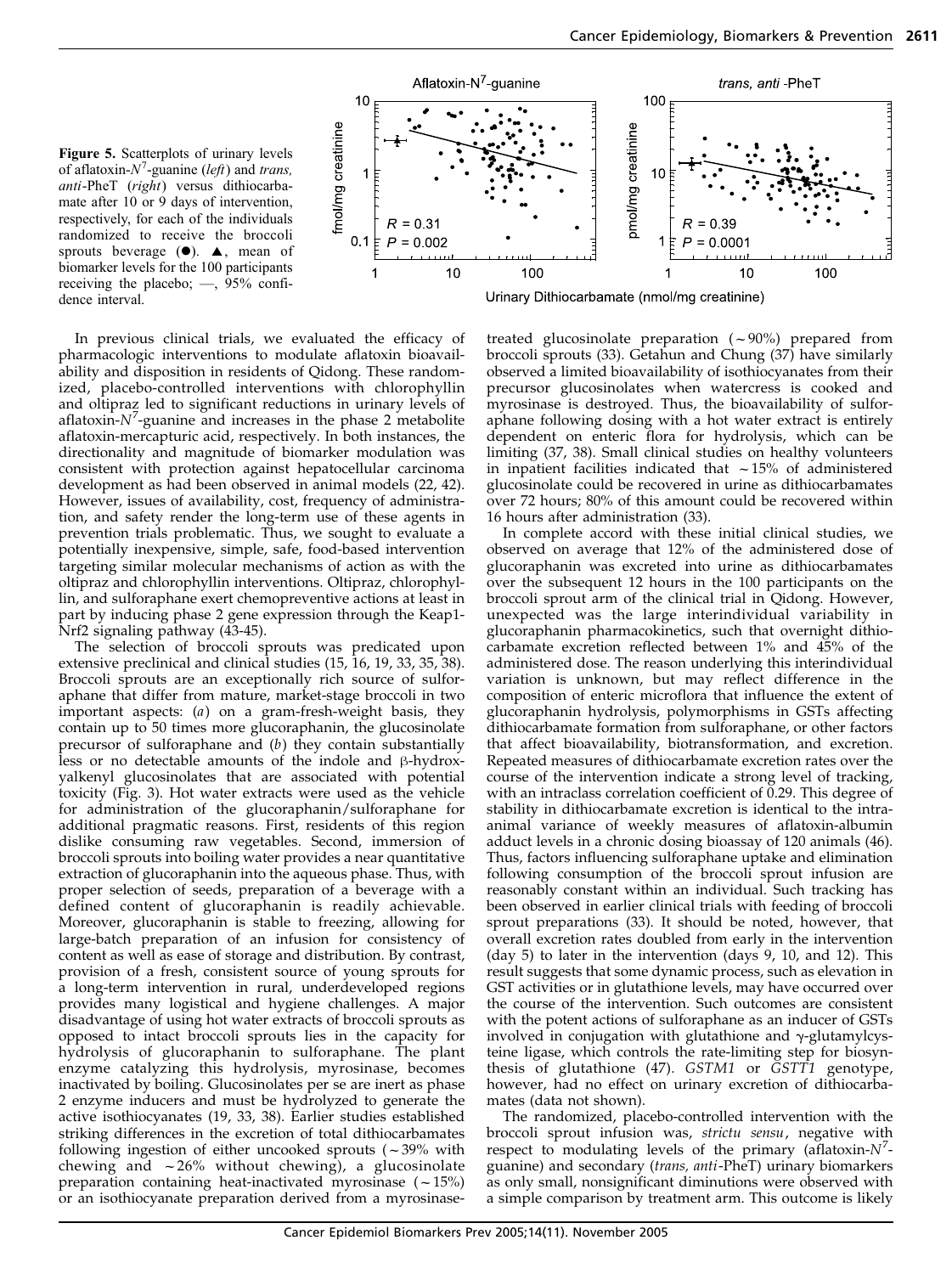a consequence of the highly variable bioavailability of sulforaphane from the broccoli sprout preparation. Although the dose of 400  $\mu$ mol was selected with an expectation of 15% bioavailability, to yield an absorbed and excreted dose of 50 to 60  $\mu$ mol/d, the unexpected variability compromised the overall power of the study to detect differences between treatment arms. However, the strong, highly significant inverse associations ( $P < 0.002$ ) observed when biomarker levels were compared with actual levels of dithiocarbamate excretion, rather than comparing by treatment assignment, suggest that sulforaphane was exerting a pharmacodynamic action in at least a subset of the participants. Reductions in aflatoxin- $N^7$ -guanine levels likely reflect induction of GSTs by sulforaphane, thereby shunting the reactive epoxide intermediate away from nucleophiles in DNA and toward glutathione (Fig. 2). Elevations in urinary excretion of aflatoxin-mercapturic acid, a glutathione-derived conjugate, were observed in the clinical trial with oltipraz, a phase 2 enzyme inducer with lower potency than sulforaphane in vitro. The observation that a similar reduction in excretion of trans, anti-PheT was observed as a function of dithiocarbamate elimination adds strong credence to the likelihood of an action of sulforaphane on phase 2 enzymes in study participants. Phenanthrene is a combustion-derived PAH that undergoes metabolism in a manner similar to the prototypic PAH, benzo(a)pyrene. GSTs, and UDP-glucuronosyl transferases likely divert phenanthrene metabolism at several steps before tetraol formation, although this hypothesis has not as yet been directly tested. Benzo $(a)$ pyrene metabolism to tetraols is affected by conjugating enzymes (48, 49). Thus, excretion patterns of both foodborne and airborne toxicants can be modulated by consumption of an infusion derived from broccoli sprouts. Future studies will be required to define approaches for providing consistency and optimization of the yield and bioavailability of sulforaphane from glucoraphanin-containing beverages. Nonetheless, these results provide an expectation that food-derived chemopreventive agents can be administered in defined, rational, and practical ways to favorably modulate the disposition of unavoidable exposures to environmental carcinogens.

## Acknowledgments

We thank the staff of the He Zuo Public Health Station and the He Zuo Medical Clinic, the village doctors, and the residents of He Zuo for their participation; Justin Fahey for assistance in nurturing broccoli seeds into sprouts; and Kristina Wade (Johns Hopkins University, Baltimore, MD) and the laboratory and clinical staff of the Qidong Liver Cancer Institute for logistical support throughout.

#### References

- 1. Yang L, Parkin DM, Ferlay J, Li LD, Chen YD. Estimates of cancer incidence in China for 2000 and projections for 2005. Cancer Epidemiol Biomarkers Prev 2005;14:243 – 50.
- 2. Yu SZ. Primary prevention of hepatocellular carcinoma. J Gastroenterol Hepatol 1995;10:674-82.
- 3. Ross RK, Yuan JM, Yu MC, et al. Urinary aflatoxin biomarkers and risk of hepatocellular carcinoma. Lancet 1992;339:943 – 6.
- Kensler TW, Qian GS, Chen JG, Groopman JD. Translational strategies for cancer prevention in liver. Nat Rev Cancer 2003;3:321 – 9.
- 5. Chang MH, Chen CJ, Lai MS, et al. Universal hepatitis B vaccination in Taiwan and the incidence of hepatocellular carcinoma in children. Taiwan Childhood Hepatoma Study Group. N Engl J Med 1997;336:1855 – 9.
- Egner PA, Wang JB, Zhu YR, et al. Chlorophyllin intervention reduces aflatoxin-DNA adducts in individuals at high risk for liver cancer. Proc Natl Acad Sci U S A 2001;98:14601-6.
- Wang JS, Shen X, He X, et al. Protective alterations in phase 1 and 2 metabolism of aflatoxin B1 by oltipraz in residents of Qidong, People's Republic of China. J Natl Cancer Inst 1999;91:347 – 54.
- 8. Primiano TR, Egner PA, Sutter TR, et al. Intermittent dosing with oltipraz: relationship between chemoprevention of aflatoxin-induced tumorigenesis and induction of glutathione S-transferases. Cancer Res 1995;55:4319 – 24.
- 9. Kelley MJ, Glaser EM, Herndon II JE, et al. Safety and efficacy of weekly oral oltipraz in chronic smokers. Cancer Epidemiol Biomarkers Prev 2005;14:  $892 - 9.$
- 10. Beecher CWW. Cancer preventive properties of varieties of Brassica oleracea: a review. Am J Clin Nutr (Suppl) 1994;59:1165 – 70.
- 11. Riboli E, Norat T. Epidemiologic evidence of the protective effect of fruit and vegetables on cancer risk. Am J Clin Nutr 2003;78:559 69S.
- 12. World Cancer Research Fund. Food, nutrition and the prevention of cancer: a global perspective. Washington (District of Columbia): American Institute for Cancer Reseach; 1997.
- 13. IARC. IARC handbooks of cancer prevention. Volume 8: Fruit and vegetables. Lyon (France): IARC Press; 2003.
- 14. IARC. IARC handbooks of cancer prevention. Volume 9: Cruciferous vegetables, isothiocyanates and indoles. Lyon (France): IARC Press; 2004.
- 15. Zhang Y, Talalay P, Cho C-G, Posner GH. A major inducer of anticarcinogenic protective enzymes from broccoli: isolation and elucidation of structure. Proc Natl Acad Sci U S A 1992;89:2399 – 403.
- 16. Zhang Y, Kensler TW, Cho CG, Posner GH, Talalay P. Anticarcinogenic activities of sulforaphane and structurally related synthetic norbornyl isothiocyanates. Proc Natl Acad Sci U S A 1994;91:3147 – 50.
- 17. Fahey JW, Talalay P. Antioxidant functions of sulforaphane: a potent inducer of phase II detoxication enzymes. Food Chem Toxicol 1999;37:973 – 9.
- 18. Fahey JW, Zalcmann AT, Talalay P. The chemical diversity and distribution of glucosinolates and isothiocyanates among plants. Phytochemistry 2001;  $56:5 - 51$ .
- 19. Fahey JW, Zhang Y, Talalay P. Broccoli sprouts: an exceptionally rich source of inducers of enzymes that protect against chemical carcinogens. Proc Natl Acad Sci U S A 1997;94:10367 – 72.
- 20. Farnham MW, Stephenson KK, Fahey JW. Glucoraphanin level in broccoli
- seed is largely determined by genotype. HortScience 2005;40:50 3. 21. Qian GS, Ross RK, Yu MC, et al. A follow-up study of urinary markers of aflatoxin exposure and liver cancer risk in Shanghai, People's Republic of China. Cancer Epidemiol Biomarkers Prev 1994;3:3 – 10.
- 22. Roebuck BD, Liu Y-L, Rogers AE, Groopman JD, Kensler TW. Protection against aflatoxin B1-induced hepatocarcinogenesis in rats by 5-(2-pyrazinyl)- 4-methyl-1,2-dithiole-3-thione (oltipraz): predictive role for short-term molecular dosimetry. Cancer Res 1991;51:5501 – 6.
- 23. Kensler TW, Egner PA, Davidson NE, Roebuck BD, Pikul A, Groopman JD. Modulation of aflatoxin metabolism, aflatoxin- $N^7$ -guanine formation, and hepatic tumorigenesis in rats fed ethoxyquin: role of induction of glutathione S-transferases. Cancer Res 1986;46:3924 – 31.
- 24. Groopman JD, DeMatos P, Egner PA, Love-Hunt A, Kensler TW. Molecular dosimetry of urinary aflatoxin- $N^7$ -guanine and serum aflatoxin albumin adducts predicts chemoprotection by 1,2-dithiole-3-thione in rats. Carcinogenesis 1992;13:101 – 6.
- 25. Hecht SS, Chen M, Yagi H, Jerina DM, Carmella SG. R-1,t-2,3,c -4- Tetrahydroxy-1,2,3,4-tetrahydrophenanthrene in human urine: a potential biomarker for assessing polycyclic aromatic hydrocarbon metabolism. Cancer Epidemiol Biomarkers Prev 2003;12:1501 – 8.
- 26. Kim JY, Hecht SS, Mukherfee S, et al. A urinary metabolite of phenanthrene as a biomarker of polycyclic aromatic hydrocarbon metabolic activation in workers exposed to residual oil fly ash. Cancer Epidemiol Biomarkers Prev 2005;14:687 – 92.
- 27. Carmella SG, Chen M, Yagi H, Jerina DM, Hecht SS. Analysis of phenanthrols in human urine by gas chromatography-mass spectrometry: potential use in carcinogen metabolite phenotyping. Cancer Epidemiol
- Biomarkers Prev 2004;13:2167 74. 28. Jacobson LP, Zhang BC, Zhu YR, et al. Oltipraz chemoprevention trial in Qidong, People's Republic of China: study design and clinical outcomes. Cancer Epidemiol Biomarkers Prev 1997;6:257 – 65.
- 29. Food and Drug Administration. Center for Food Safety and Applied Nutrition, Guidance for industry: reducing microbial food safety hazards for sprouted seeds. http://cfscan.fda.gov/~dms/sprougd1.html;
- October 27, 1999. 30. Troyer JK, Stephenson KK, Fahey JW. Analysis of glucosinolates from broccoli and other cruciferous vegetables by hydrophilic interaction liquid
- chromatography. J Chromatogr A 2001;919:299 304. 31. Prestera T, Fahey JW, Holtzclaw DW, Abeygunawardana C, Kachinski JL, Talalay P. Comprehensive, chromatographic and spectroscopic methods for the separation and identification of intact glucosinolates. Anal Biochem 1996;239:168 – 79.
- 32. Fahey JW, Wade KL, Stephenson KK, Chou FF. Separation and purification of glucosinolates from crude plant homogenates by high-speed countercurrent chromatography. J Chromatogr A 2003;996:85 – 93. 33. Shapiro TA, Fahey JW, Wade KL, Stephenson KK, Talalay P. Chemopro-
- tective glucosinolates and isothocyanates of broccoli sprouts: metabolism
- and excretion in humans. Cancer Epidemiol Biomarkers Prev 2001;10:501 8. 34. Zhang Y, Wade KL, Prestera T, Talalay P. Quantitative determination of isothiocyanates, dithiocarbamates, carbon disulfide, and related thiocarbonyl compounds by cyclocondensation with 1,2-benzenedithiol. Anal Biochem 1996;239:160-7.
- 35. Ye L, Dinkova-Kostova AT, Wade KL, Zhang Y, Shapiro TA, Talalay P. Quantitative determination of dithiocarbamates in human plasma, serum, erythrocytes and urine: pharmacokinetics of broccoli sprout isothiocyanates in humans. Clin Chim Acta 2002;316:43 – 53.
- 36. Prochaska HJ, Santamaria AB. Direct measurement of NAD(P)H:quinine reductase from cells cultured in microtiter wells: a screening assay for anticarcinogenic enzyme inducers. Anal Biochem 1988;169:328 – 36.
- 37. Getahun SM, Chung FL. Conversion of glucosinolates to isothiocyanatesin humans after ingestion of cooked watercress. Cancer Epidemiol Biomarkers Prev 1999;8:447 – 51.